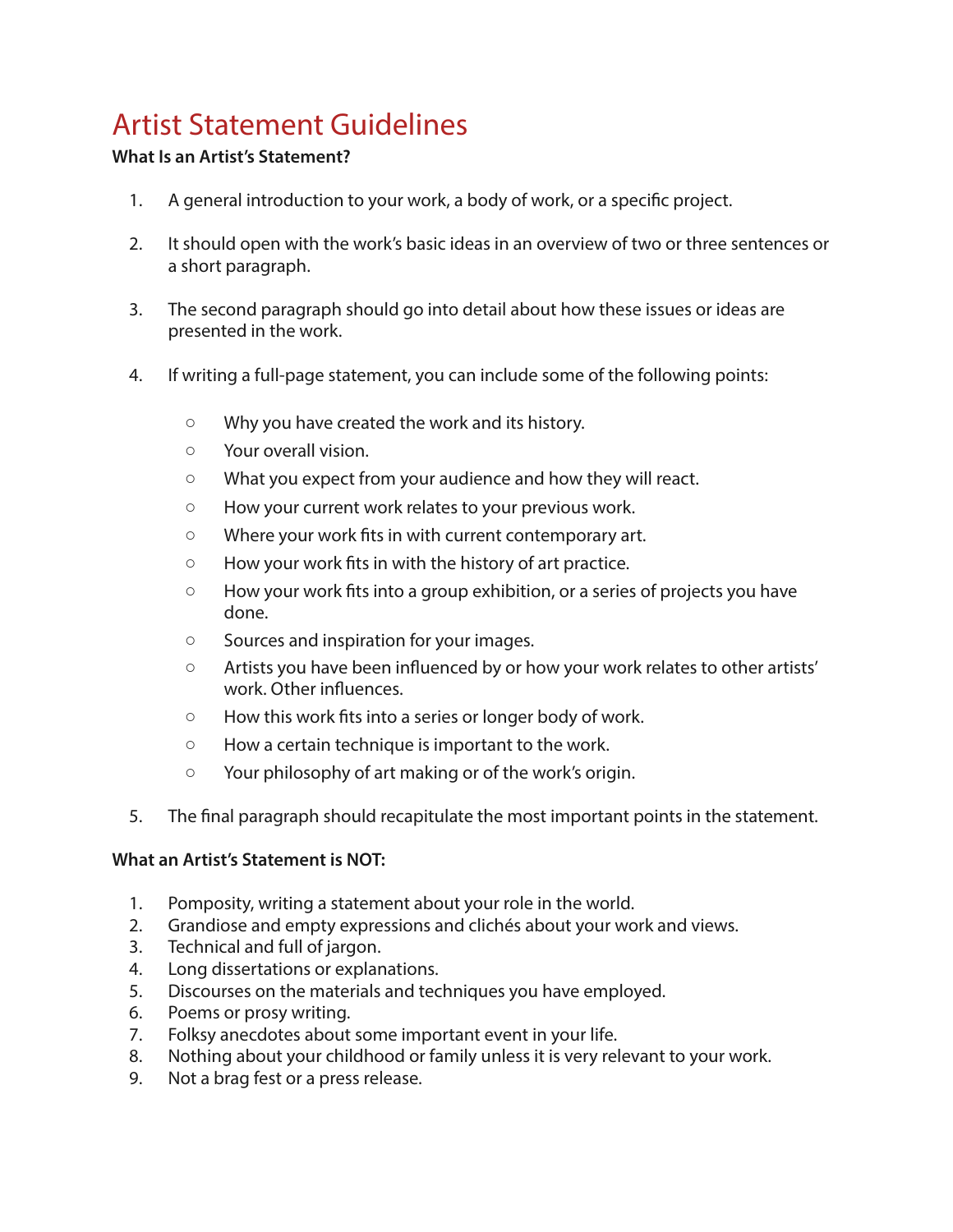### **Why Write an Artist's Statement?**

- 1. Writing an artist's statement can be a good way to clarify your own ideas about your work.
- 2. A gallery dealer, curator, docent, or the public can have access to your description of your work, in your own words. This can be good for a reviewer as well.
- 3. Useful in writing a proposal for an exhibition or project.
- 4. It is often required when applying for funding.
- 5. It is often required when applying to graduate school.
- 6. It can be a good idea to include an artist's statement when your slides are requested for review or your work is included in the slide library of a college or university.
- 7. Good to refer to when you are preparing a visiting artist lecture, or someone else is lecturing or writing about your work.
- 8. Useful when you are applying for a teaching position.
- 9. Good idea when a press release is being written.
- 10. Useful when someone is writing about your work in a catalog or magazine.
- 11. Useful when someone else is writing a bio for a program brochure.
- 12. It is a good way to introduce your work to a buying public. Often the more a buyer knows about your work the more they become interested in what you do, and in purchasing a work.

#### **Types of Artist's Statements You Might Need.**

- 1. Full-Page Statement: This statement you will use most often; it speaks generally about your work, the methods you may have used, the history of your work, etc. It may also include specifc examples of your current work or project.
- 2. Short Statement: A shorter statement that includes the above in an abbreviated way, or is specifc to the project at hand.
- 3. Short Project Statement: A very short statement about the specifc project you are presenting.
- 4. Bio: Often a short description of your career as an artist and your major accomplishments.